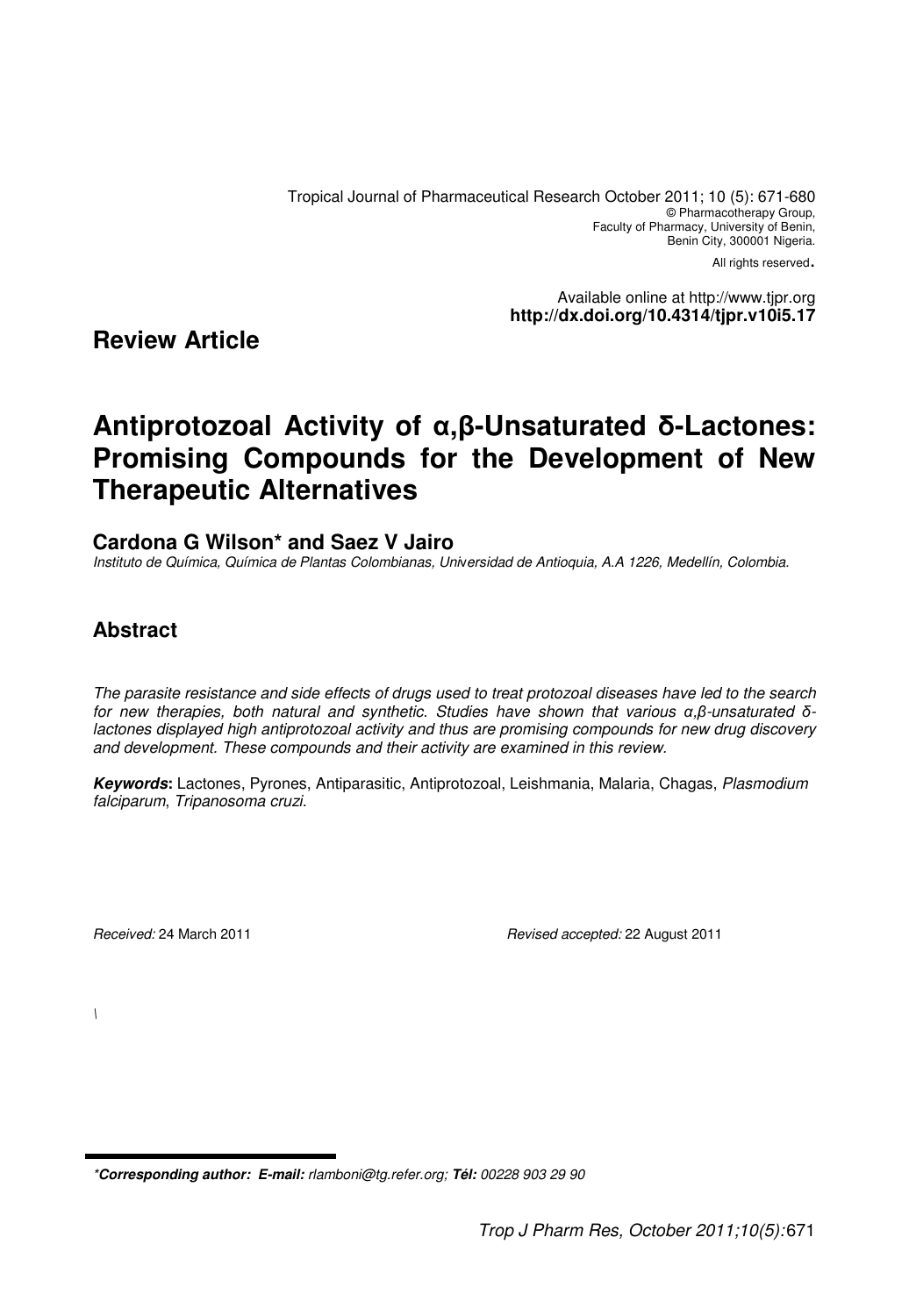# **INTRODUCTION**

Protozoal diseases, particularly malaria, leishmaniasis and Chagas disease, represent major causes of mortality in various tropical and subtropical regions. These diseases remain significant health problems in many developing countries, and this situation is compounded by increasing treatment failures using current drugs.

Malaria causes more than 300 million acute illnesses and at least one million deaths annually. Resistance of the malaria parasites, Plasmodium spp., to drugs such as chloroquine (and, more lately, quinine) occurs with increasing frequency [1,2]. This<br>resistance underlies the necessity of resistance underlies the necessity of developing new agents for malaria chemotherapy, with new modes of action to replace current ineffective drugs.

Leishmaniasis is a major health problem that affects approximately 12 million people worldwide, with 2 million new cases diagnosed every year [3]. The causative agents of this disease are parasites of the genus Leishmania, which infect and replicate in macrophages of the vertebrate host. Recently, a dramatic increase in the number of cases of leishmaniasis has been observed in patients with compromised T-cell function, such as those infected with the human immunodeficiency virus [4]. The chemotherapy of leishmaniasis has been based on pentavalent antimonials, sodium stibogluconate (pentostam) and meglumine antimonite (glucantime). These drugs contain multiple uncharacterized molecular structures with variable efficacies and toxicities, they are associated with moderate and severe side effects [5-7], prone to induce resistance [8,9] and require parenteral administration over a long period [10]. Second-line drugs, such as Amphotericin B and its lipid formulations, are either more toxic and expensive for routine use in developing countries.

Trypanosoma cruzi is a protozoa that causes Chagas disease (American trypanosomiasis); it is an obligate intracellular protozoan parasite that causes acute and chronic infection in several mammalian species including humans. This illness affects approximately 16 to 18 million people in tropical and sub-tropical Americas leading to the death of approximately 400.000 people per year [11]. Nifurtimox and benznidazole, the drugs currently in use against this disease, present several side effects and have limited efficacy [12]. Gentian violet, another compound for the prevention of Chagas disease by blood transfusion [13], leads to purple colouring of the blood and staining of patients' tissues. The use of gentian violet is limited due to its toxicity and other side effects such as alteration of skin color, mucous membranes and urine [14].

The development of new, effective, non-toxic and less expensive drugs is required to contribute to the world-wide control of these diseases. 6-Substituted 5,6-dihydro-αpyrones, so-called α,β-unsaturated δlactones (see Fig **1**) of both natural and nonnatural origin have been found to exhibit relevant pharmacological activities. We cite a few examples: pironetin (**1**) [15] has been found to inhibit cell cycle progression in the M phase. Callystatin A (**2**) [16] gonodiol (**3**) [17] obolactone (**4**) [18] and spicigerolide (**5**) [19], exhibit cytotoxic activity. Goniothalamin (**6**) [20] induce the apoptotic process. Fostriecin (**7**) is an anticancer agent [21]. Rugulactone (**8**) inhibits NF-KB activation pathway [22]. Lactones **9** [23] and **10** [24], as well as massoilactone (**11**) [25] and strictifolione (**12**) [26] have shown antifungal activity. Pectinolides A-C (**13**) exhibit significant antimicrobial and cytotoxic activity [27]. Phomalactone (**14**) displayed herbicidal, antibacterial and insecticidal activity [28] and kavalactones (**15**) display various and important biological properties such as sedative, anxiolytic, anti-inflammatory and analgesic effects [29,30].

In an effort to discover new compounds for infectious diseases treatment, several α,βunsaturated δ-lactones were evaluated and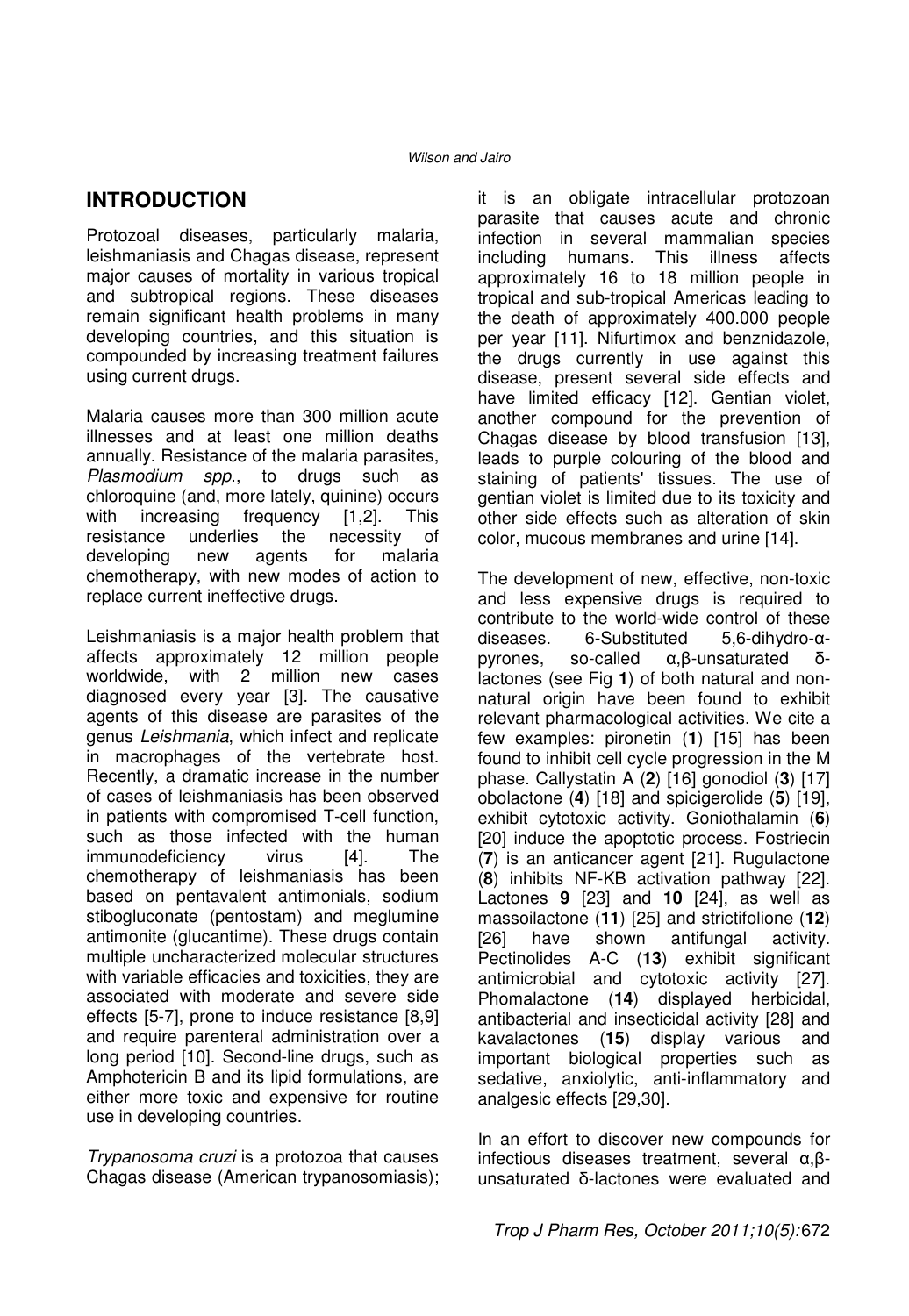found to have high antiprotozoal activity. Our finding are summarizes in this review.



**Fig 1:** Structures of α,β-Unsaturated δ-lactone

### **ANTILEISHMANIAL ACTIVITY**

Argentilactone (**16**) (Fig **2**) was isolated from Aristolochia argentina (Aristolochiaceae) [31], Chorisia crispflora (Bombaceae) [32], Annona haematantha (Annonaceae) [33] and Raimondia cf. (monoica) [34]. This natural pyranone was shown to have in vitro leishmanicidal activity against Leishmania panamensis  $(ED_{50} = 51.5 \mu M)$  [34] and Leishmania amazonensis (ED<sub>50</sub> = 51.5 µM) [33]. Compound **16** displayed activity against promastigotes of Leishmania Mexicana. At 5µg/ml concentration, synthetic argentilactone leads to marked growth retardation in promastigote cultures, while at 10µg/ml, the parasites are unable to proliferate and die within 2-3 days [35].

Argentilactone exhibited *in vitro* activity against various strains of Leishmania ssp. at 10 µg/ml. BALB/c mice infected with Leishmania amazonensis were treated four weeks after infection with argentilactone by oral or subcutaneous routes for 14 days at 25

mg/kg daily. The reference drug, Nmethylglucamine antimonate, was administered by subcutaneous injections at l00 mg/kg for 14 days. Under these conditions, argentilactone showed the same efficacy as the reference drug, reducing by 96 % the parasite loads in the lesion and by 50% the parasite burden in spleen [36]. Other studies showed that **16** exhibited cytotoxic activity against P-388 mouse leukemia cells  $(IC_{50} = 21.4 \mu M)$  [32] and both enantiomers of argentilactone displayed antiproliferative activity against several human cancer cell lines [37]. Two argentilactone epoxides derivatives, **17** and **18** (Fig **2**) showed in vitro activity against Leishmania amazonensis  $(IC_{50} = 22.3$  and 44.6 mg/mL, respectively), epoxide (**19**) displayed no activity [38].

Lactones (**20**) and (**21**) (Fig **2**) were isolated from dichloromethane extracts of both the roots and the leaves of Raimondia cf. monoica. These compounds showed in vitro leishmanicidal activities against Leishmania panamensis with  $ED_{50}$  of 1.9 and 0.42  $\mu$ g/mL, respectively, and cytotoxicity on U-937 cells with  $LD_{50}$  of 2.1 and 1.0  $\mu$ g/mL, respectively [34].

Passifloricin A was isolated from Passiflora foetida resin [39], its structure was revised as a consequence of a stereospecific synthesis [40]. Several natural, hemisynthetic and synthetic passifloricins were tested against Leishmania panamensis amastigotes [41,42] (Fig **2**). High leishmanicidal activity as well as toxicity were observed. Passifloricin A (**22**) showed activity ( $EC_{50}$ ) and cytotoxicity ( $LC_{50}$ ) of 0.36 and 2.3, respectively. Change in the C-12 configuration decreases both the activity and cytotoxicity (**22** vs **23**) (see Table **1**). Modifications in the hydroxyl substituents (acetylation, **26**, **27** and **45-47** (**vs 41-43**); cetalization, **28**; and oxidation, **48 vs 22**) decrease both activity and cytotoxicity.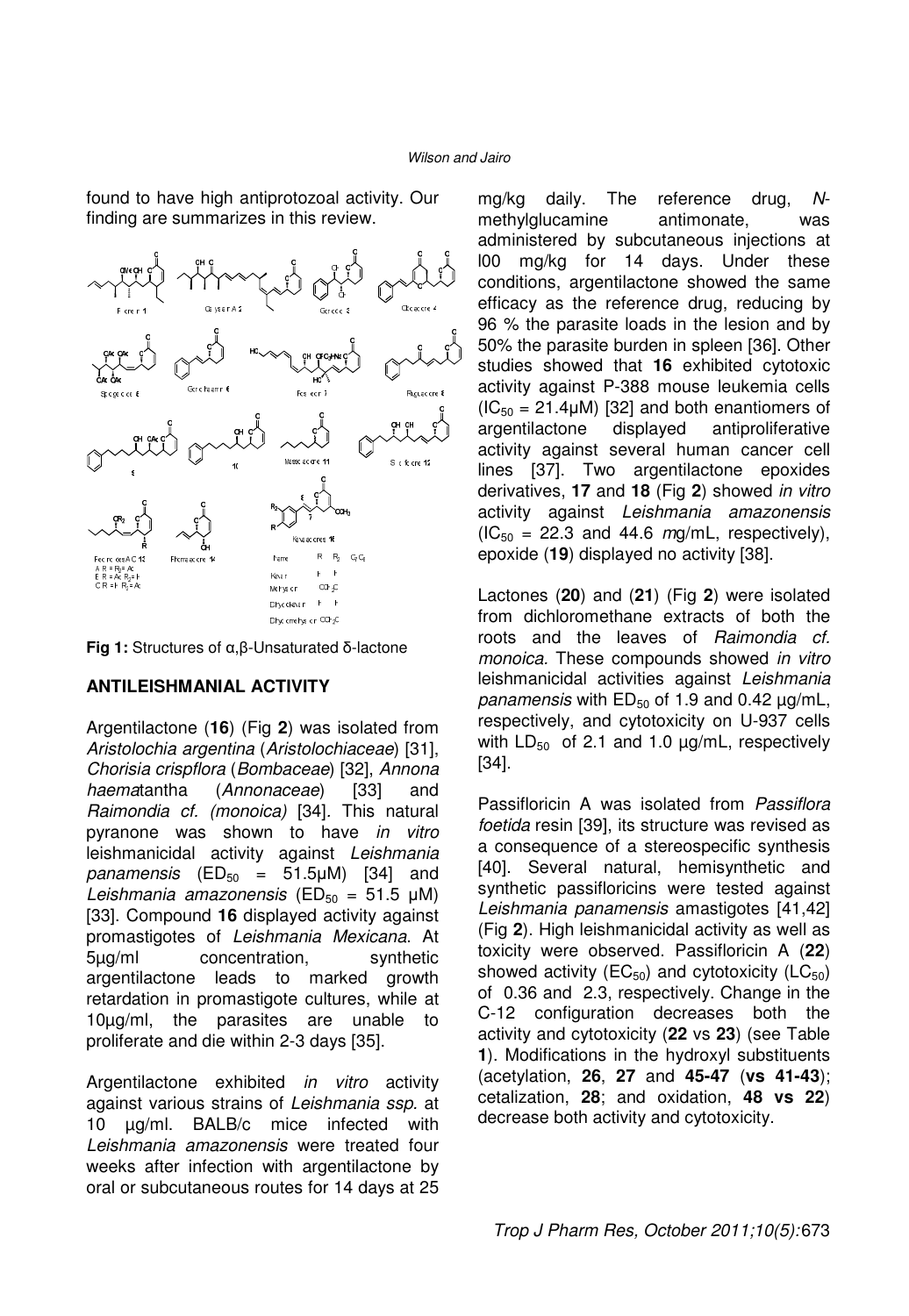

**Fig 2:** α,β-unsaturated δ-lactones with leishmanicidal activity

In general, most active compounds are those with two hydroxyl groups in the side chain (**29**, **32**, **33**, **35**, **39** and **40**). Compounds with hydroxyl group in side chains have a tendency to increase activity and decrease cytotoxicity when the hydroxyl group is farther from the closure of the lactone (**31**, **34** and **36-38**). However, a comparison of the biological profiles of these compounds indicate there is no tendency to increase activity against L. panamensis according to the number of hydroxyl groups.

Several aliphatic and aromatic lactones and two dimers were synthesized to establish a relationship between structure and activity (see Fig **2**) [43]. These compounds were active *in vitro* against intracellular amastigotes of Leishmania panamensis (see Table **1**).

Change in the stereochemistry of the lactone closure has no significant effect on the biological activity (**50** vs **51**). However, shortening the length of the side chain decreases it (**51** vs **53**). Lactam **54** exhibited lower leishmanicidal activity (3.4 µg/mL) than compound rac-**50** (0.8 µg/mL), but it displayed less cytotoxicity (45.1 µg/mL vs 3.5 µg/mL) and the selectivity index (SI) was

### Trop J Pharm Res, October 2011;10(5): 674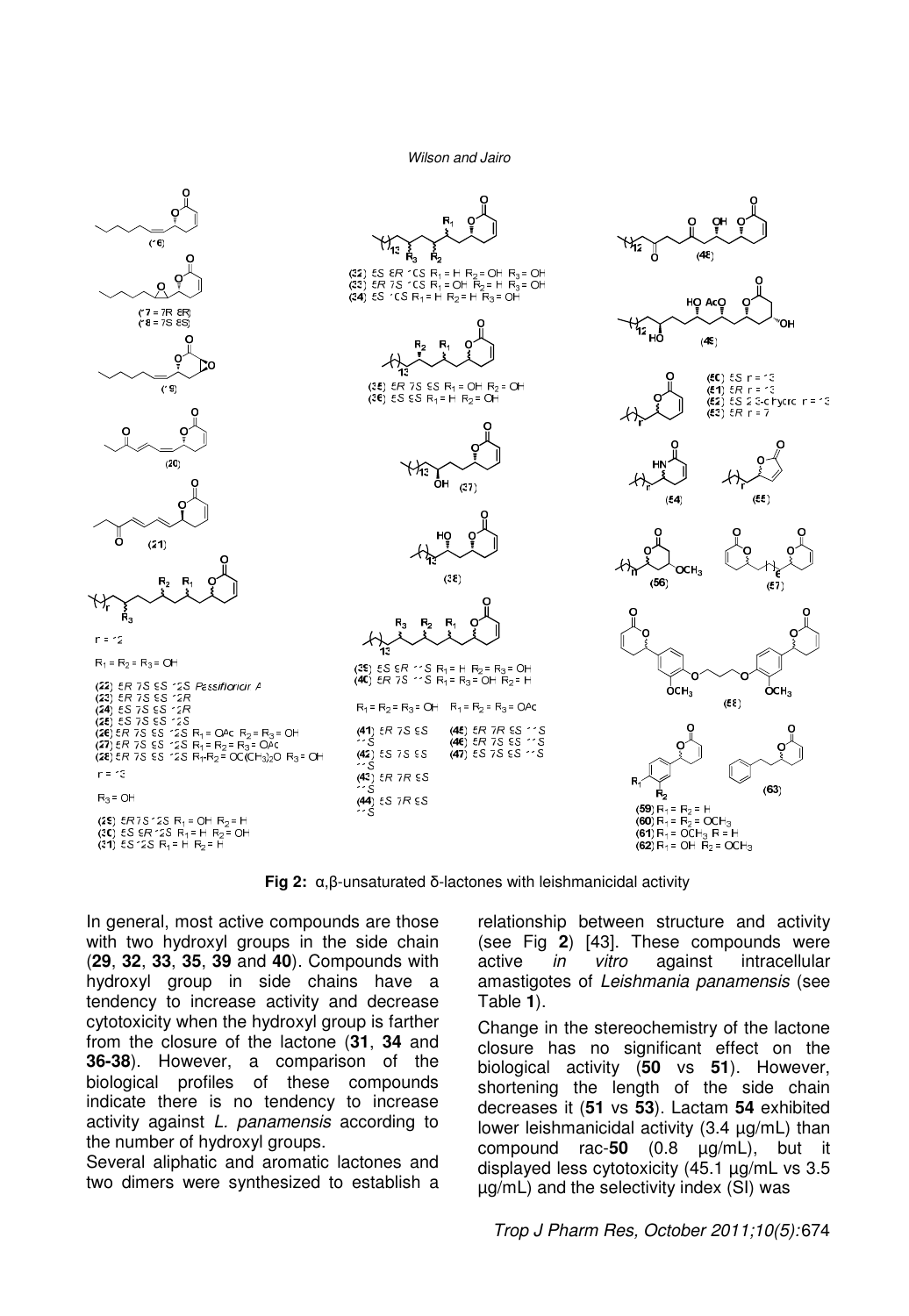| Compound        | Cytotoxicity      | <b>Leismanicidal Activity</b> |            | Antiplasmodial           |
|-----------------|-------------------|-------------------------------|------------|--------------------------|
|                 | $LC_{50}$ (µg/mL) |                               |            | <b>Activity</b>          |
|                 |                   | $EC_{50}$<br>$(\mu g/mL)$     | SI         | $IC_{50}$ (µg/mL)        |
| 22              | 2.3               | 0.36                          | 6.4        | 20.9                     |
| Passifloricin A |                   |                               |            |                          |
| 23              | 4.9               | 0.93                          | 5.3        | 53.6                     |
| 24              | 2.1               | 0.13                          | 16.2       | 23.1                     |
| 25              | 2.1               | 0.44                          | 4.8        | 41.9                     |
| 26              | 2.8               | 0.60                          | 4.7        | $\overline{\phantom{0}}$ |
| 27              | 3.5               | 0.60                          | 5.8        |                          |
| 28              | 2.6               | 1.40                          | 1.9        |                          |
| 29              | 2.2               | 0.07                          | 31.4       | 90.6                     |
| 30              | 1.5               | 0.23                          | 6.3        | 26.7                     |
| 31              | 2.8               | 0.70                          | 4.0        | 63.5                     |
| 32              | 2.9               | 0.09                          | 32.2       | 40.1                     |
| 33              | 2.0               | 0.25                          | 8.0        | 45.8                     |
| 34              | 3.9               | 0.60                          | 6.5        | 108.9                    |
| 35              | 6.6               | 0.50                          | 13.2       | 50.1                     |
| 36              | 2.9               | 0.54                          | 5.4        | 19.8                     |
| 37              | 2.0               | 0.25                          | 8.0        | 81.3                     |
| 38              | 1.2               | 0.50                          | 2.4        | 54.5                     |
| 39              | 2.0               | 0.30                          | 6.7        | 94.0                     |
| 40              | 1.0               | 0.03                          | 33.3       | 39.0                     |
| 41              | 7.4               | 0.93                          | 8.0        | 85.2                     |
| 42              | 8.2               | 0.97                          | 8.5        | 51.3                     |
| 43              | 3.2               | 0.50                          | 6.4        | 32.3                     |
| 44              | 3.1               | 0.74                          | 4.2        | $\overline{\phantom{a}}$ |
| 45              | 8.2               | 6.30                          | 1.3        | 97.8                     |
| 46              | 8.3               | 0.95                          | 8.7        | 84.6                     |
| 47              | 6.8               | 1.20                          | 5.7        | 49.0                     |
| 48              | 15.0              | 3.50                          | 4.3        | $\qquad \qquad -$        |
| 49              | 24.0              | 10.3                          | 2.3        |                          |
| 50              | 4.0               | 0.22                          | 18.1       | 69.1                     |
| 51              | 3.7               | 0.20                          | 18.5       | $\overline{\phantom{0}}$ |
| Rac-50          | 3.5               | 0.80                          | 4.4        |                          |
| 52              | 30.1              | 19.9                          | 1.5        |                          |
| 53              | 10.5              | 1.8                           | 5.8        |                          |
| 54              | 45.1              | 3.4                           | 13.2       |                          |
| 55              | 33.9              | 2.8                           | 12.1       |                          |
| 56              | 51.2              | 47.2                          | 1.1        |                          |
| 57              | 1.0               | 1.4                           | 0.7        |                          |
| 58              | 54.1              | 22.2                          | 2.4        |                          |
| 59              | 1.4               | 4.5                           | 0.3        |                          |
| 60<br>61        | 0.4<br>1.0        | 1.6<br>8.6                    | 0.3<br>0.1 |                          |
| 62              | 27.6              | 37.9                          | 0.7        |                          |
| 63              |                   |                               |            |                          |
| Rac-6           | 2.5<br>2.2        | 7.5<br>1.9                    | 0.3<br>1.2 |                          |
| Glucantime      | 416.4             | 6.70                          | 59.6       |                          |
| Cloroquine      | -                 | -                             | ÷,         | 1.1                      |

**Table 1:** Activity against Leishmania panamensis and Plasmodium falciparum of α,β-unsaturated δ-lactones

 $LC_{50}$  = Lethal concentration at 50 %; EC $_{50}$  = Effective concentration at 50 %; SI = selectivity index, ratio of cytotoxic activity against leishmanicidal activity (SI =  $LC_{50}/EC_{50}$ ); IC $_{50}$  = Inhibitory Concentration 50

Trop J Pharm Res, October 2011;10(5): 675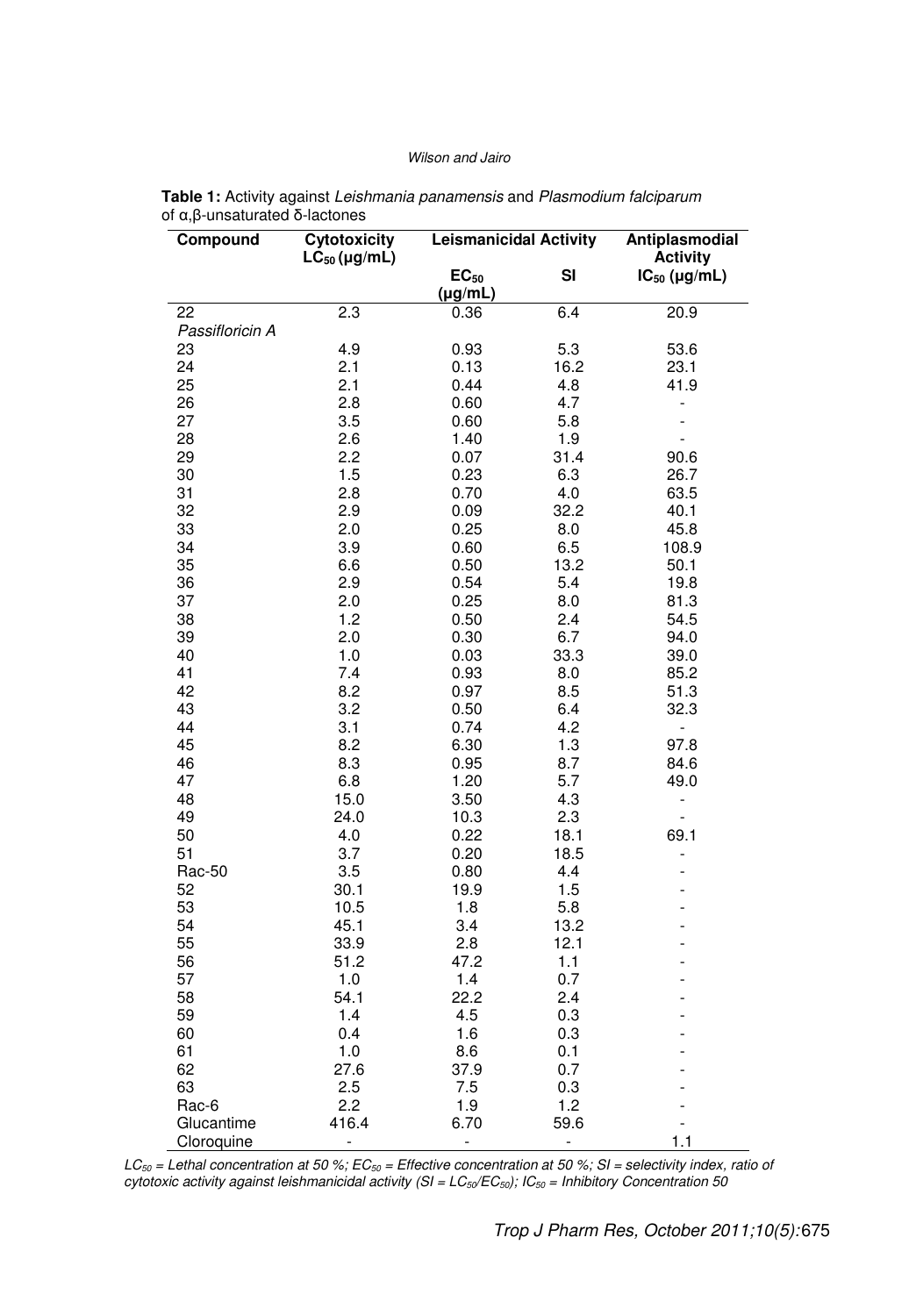

**Fig 3:** Pharmacophoric groups of passifloricin A (**A**) responsible for its leismanicidal activity and goniothalamin (**B**) for its trypanocidal activity against Trypanosoma cruzi

almost three times. Regarding changes in the lactone ring, the reduction of the ring size (compound **55**) leads to a considerable decrease in cytotoxicity (3.5 µg/mL vs 33.9 µg/mL, rac-**50** vs **55**), but its activity is three times lower (0.8 µg/mL vs 2.8 µg/mL compounds rac-**50** vs **55**). However, the γlactone shows a higher SI than δ-lactone. Not only the presence of an α,β-unsaturated lactone, but also a less polar portion which can be a long aliphatic chain (compound rac-**50**) or an aromatic ring (compounds **59,63**) appears essential for leishmanicidal activity.

The change of the aliphatic side chain (compound rac-**50**) for an aromatic ring (compounds **59-63**) led to an increase in cytotoxicity and a decrease in activity. Additionally, functionalization causes change in biological activity, which is affected by the relative position in the aromatic ring (**59** vs **60**  and **61**), although cytotoxicity is still high. On the other hand, a large molecule such as dimer **58** is less active, even though it has two lactone rings, probably due to steric hindrance of the interaction with a putative receptor, but dimer **57,** which also has two lactone rings, displays a significant activity, even though it is smaller than compound **58.**  However, dimer **57** has a similar activity to compound rac-**50,** but improved cytotoxicity.

Perhaps, the improved activity of **57** is related to the lipophilic central chain joining the lactone rings. However, the central chain cannot be as large as in the case of dimeric molecule **58,**  otherwise activity will be compromised. Activity against Leishmania amastigotes practically disappears in the Michael adducts (compounds **49, 52** and **56**). Both, the increased hydrophilicity (**60** vs **62**) and the reduction of the exocyclic double bond (**63** vs **rac-6**) lead to a decrease in activity (Fig **2**).

The structure-activity relationship showed the importance of the aliphatic side chain to enhance the biological activity and to obtain lower cytotoxicity. It was also observed that a decrease in the size of the lactone ring increases the selectivity index. Synthesis of analogs **23** to **53** allowed identification of the pharmacophoric groups responsible for the high antileishmanial activity shown by passifloricin A (**22**) against the Leishmania panamensis amastigotes (see Fig **3**).

In conclusion, most of the compounds had a significant activity against *L. panamensis* amastigotes, exhibiting an  $EC_{50}$  lower than 5.0 µg/mL (Table **1**). Regarding the selectivity index (SI = LC50/EC50>10.0), **55** (12.1), **35** (13.2), **54**  (13.2), **24** (16.2), **50** (18.1), **32** (32.2), **29** (31.4)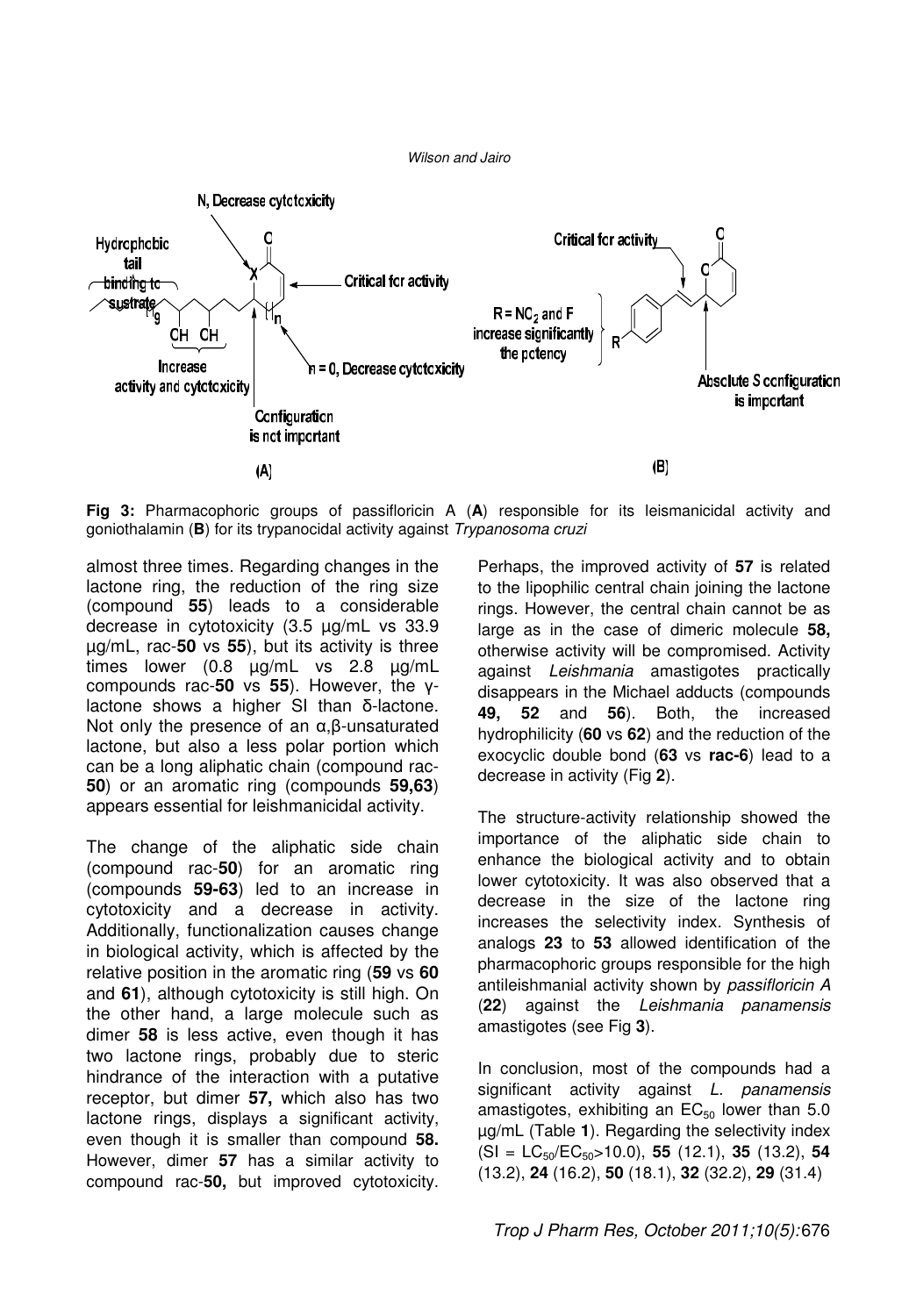

**Fig 4:** α,β-unsaturated δ-lactones with tripanocidal and antiplasmodial activity

and **40** (33.7) are the most promising compounds.

### **TRYPANOCIDAL ACTIVITY**

Cryptofolione (**64**) was isolated from the fruits of Cryptocarya alba (see Fig **4**). In the trypanocidal test, this compound reduced the number of Trypanosoma cruzi trypomastigotes by 77 % at a concentration of 250 µg/mL. Under the same conditions, gentian violet lysed 100 % of the parasites. At the lowest concentration tested, 25 µg/mL this compound showed a moderate effect on T. cruzi amastigotes infecting mice peritoneal macrophages at the cytotoxic  $IC_{50}$ . As the trypanocidal effect and cytotoxicity values are similar, the compound presented little selectivity. However, this compound showed a moderate effect against Leishmania spp promastigotes (< 70 % of lysis) [44].

A structure–activity relationship study established the relevant structural features

for the trypanocidal activity of goniothalamin (**6**), goniothalamin oxide (**65**) and argentilactone (**16**) analogues against T. cruzi (Fig **4**).The results showed that nonnatural forms of goniothalamin ( $ent-6$ ,  $IC_{50}$  = 0.35 mM) and argentilactone ( $\text{ent-16}$ ,  $\text{IC}_{50}$  = 0.94 mM) were more active than natural compounds (**6 and 16,**  $IC_{50} = 1.30$  and 0.94 mM, respectively). This shows the mM, respectively). This shows the importance of the absolute configuration for trypanocidal activity. However, **ent-6** and **6** showed lower activity when compared with crystal violet ( $IC_{50} = 0.08$  mM) [45].

Results showed three factors increasing trypanocidal activity: when the endocyclic double bond is removed (**ent-6 vs 69 and 71,**   $IC_{50} = 0.21$  and 0.19 mM, respectively), when the exocyclic double bond in the molecule remains (**ent-6 vs 70**  $IC_{50} = 0.91$  mM) and by the presence of electron withdrawing groups in the aromatic ring (**ent-6 vs 74, 75,**  $IC_{50}$  =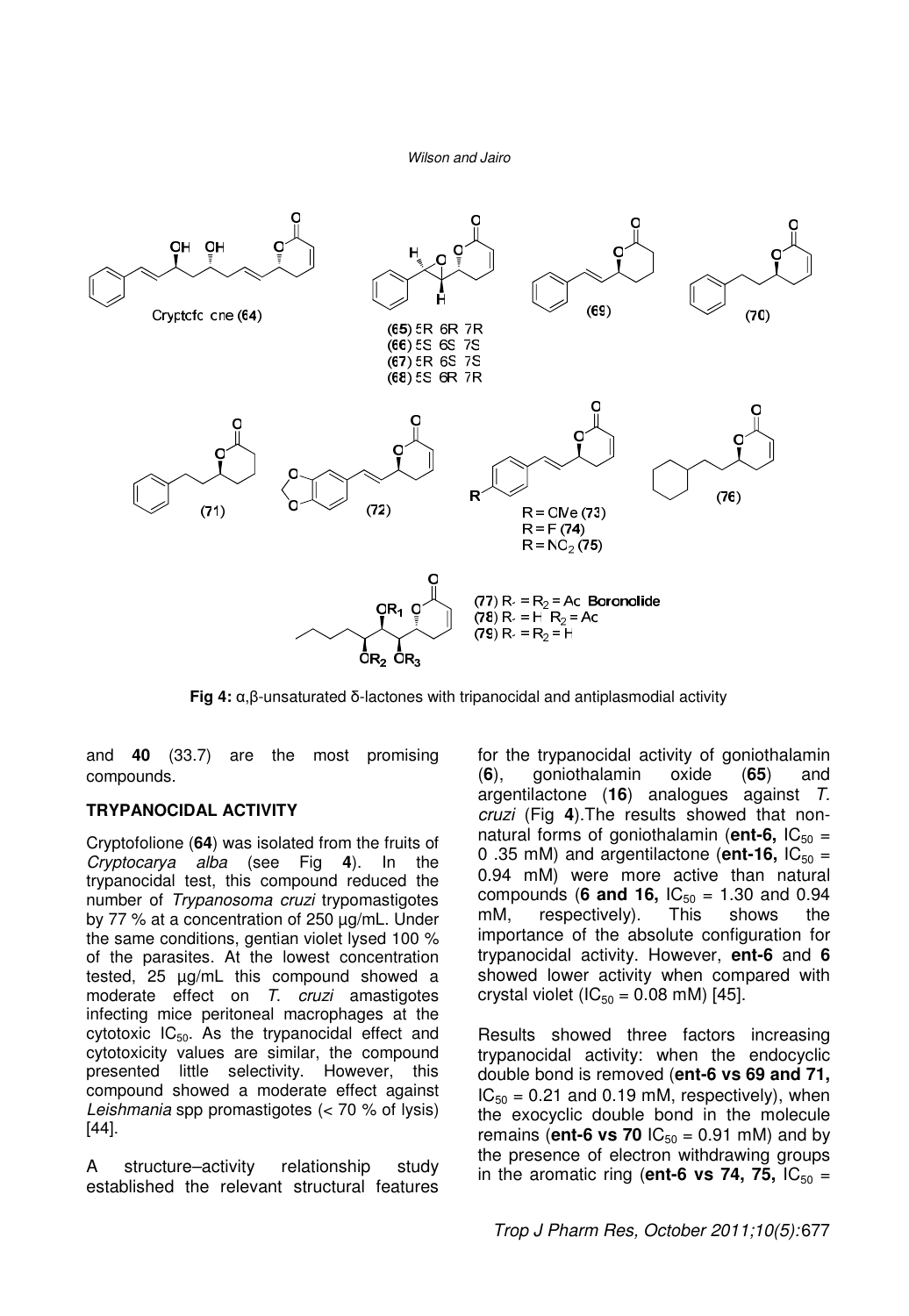0.12 and 0.09 mM, respectively). Compounds with electron-rich aromatic rings such as **72**   $(IC_{50} = 2.39$  mM) and **73**  $(IC_{50} = 6.27$  mM) were significantly less potent when compared to **ent-6.**

Finally, substitution of the aromatic group by cyclohexyl group in analogue **76 (** $IC_{50} = 0.22$ ) mM) as well the use of isogoniothalamin oxide (67,  $IC_{50} = 0.25$  mM) or its enantiomer **68** ( $IC_{50} = 0.26$  mM) provided lower  $IC_{50}$ values than **ent-6** but were still not as effective as derivatives **74** and **75** (Table **3**). However, epoxides **67** and **68** presented higher activity than their corresponding stereoisomers **65** ( $IC_{50} = 0.41$  mM) and **66**  $(IC_{50} = 1.50$  mM). These results allowed the identification of the pharmacophoric groups in goniothalamin (**6**) (Fig **3**)

### **ANTIPLASMODIAL ACTIVITY**

Passifloricin derivatives display activity against Plasmodium falciparum (Table **1**) [42]. All of these compounds exhibit lower activity than cloroquine. Promising compounds  $(IC_{50} < 50.0$  mg/mL) are compounds **36** (19.8 µg/mL), passifloricin A, **22** (20.9 µg/mL), **24** (23.1 µg/mL) and **30** (26.7 µg/mL) exhibit the best activity. Products **43** (32.3 µg/mL) **40** (39.0 µg/mL), **32** (40.1 µg/mL), **33** (45.8 µg/mL) and **35** (50.1 µg/mL) show marginal activity. However, a comparison of the biological profiles of these compounds indicate a tendency to increase activity against P. falciparum according to the number of hydroxy groups (**50**, **38**, **35** and **22**); this is the opposite result to that found against leishmaniasis. There is no clear relationship between antimalarial activity and structural features such as the distance of the hydroxyl at the closure of the lactone (**38**, **37**, **36**, **34** and **31**), changing the stereochemistry at the stereocenters (**22**, **23**, **24** and **25**), acetylation (**41**-**47**), and o deoxygenation (**29**, **30**, **32**, **39** and **40**) in the side chain.

(+)-Boronolide (**77**), isolated from the bark and branches of Tetradenia fruticosa and from the leaves of Tetradenia barberae, has

been used as a traditional medicine in Madagascar and South Africa. In addition, a partially deacetylated analogue (**78)** and the totally deacetylated analogue (**79)** have also been obtained from Tetradenia riparia (Fig **4**), a Central African species traditionally employed by the Zulus as an emetic, and whose leaf infusions have also been reported to be effective against malaria [46]. Argentilactone (**16**) showed in vitro antimalarial activity against Plasmodium falciparum ( $ED_{50} = 0.1$  mg/mL) [34].

# **CONCLUDING REMARKS**

In this review, we have presented the antiprotozoal activity of several α,βunsaturated δ-lactones. The results shows that the α,β-unsaturated-δ-lactone moiety is essential for biological activity. This is due to the fact that this unit is an excellent potential Michael acceptor for nucleophilic amino acid residues (cysteine, lysine, serine or threonine) and N7 of guanine present in biomolecules of the natural receptors interacting with these compounds [47,48]. Several compounds showed high antiprotozoal activity, but cytotoxic properties were also observed. The synthesis of structural and functional lactones analogs is needed to obtain compounds with high selectivity index for validation as potential antiparasitic drugs.

# **ACKNOWLEDGMENT**

The authors wish to thank Universidad de Antioquia for financial support and Dr Albeiro Restrepo for helpful comments.

### **REFERENCES**

- Wellems TE, Plowe CV: Chloroquine-resistant malaria. J Infect. Dis 2001; 184: 770- 776.
- 2. Global report on antimalarial drug efficacy and drug resistance, [homepage on the internet]. Publications World Health Organization, 2000–2010 [cited 2011 Feb 25]. Available from:http://www.who.int/topics/malaria/en/
- 3. Control of the leishmaniases, [homepage on the internet]. Leishmaniasis resources World Health Organization, 2010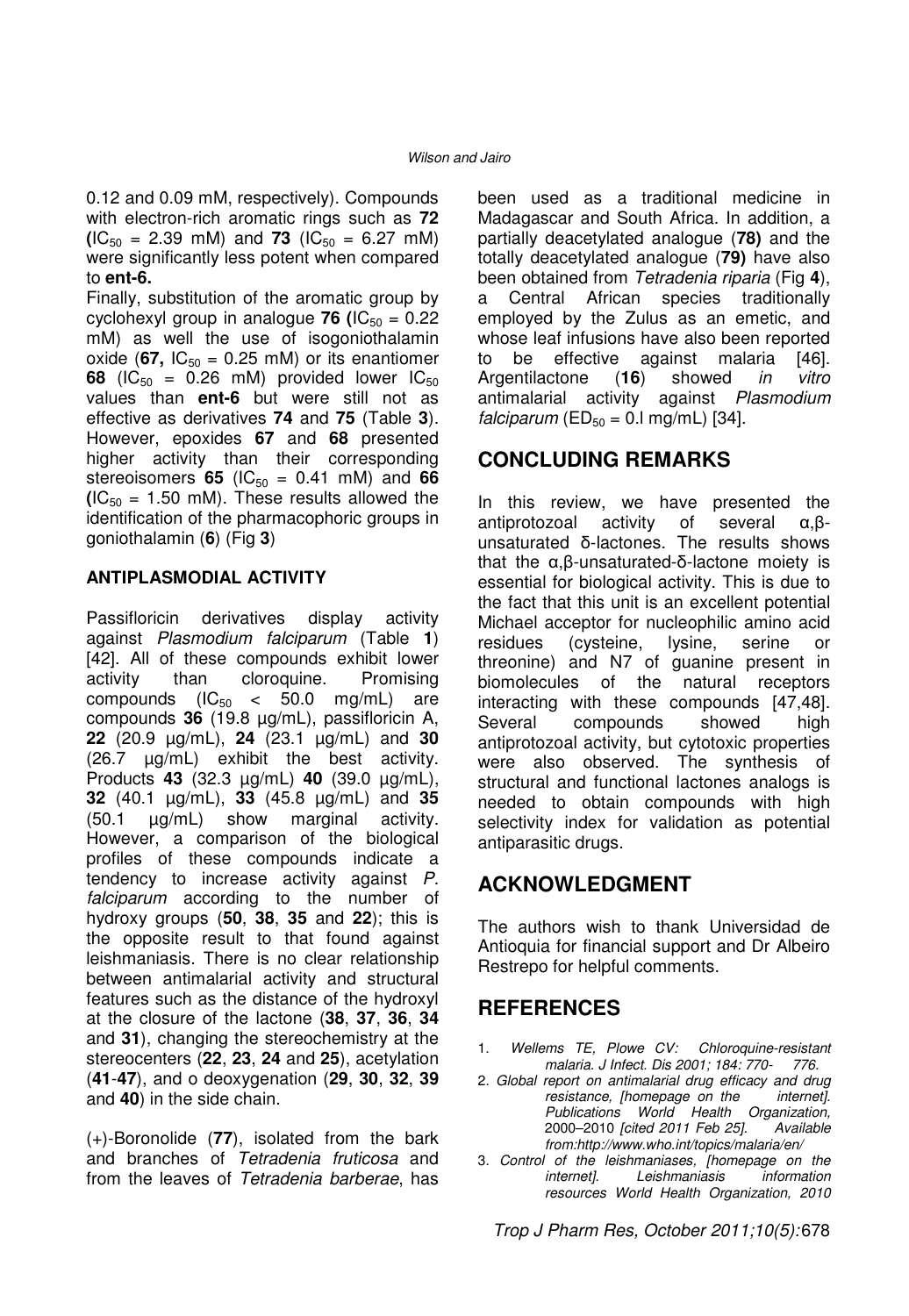[cited 2011 Feb 25]. Available from: http://www.who.int/topics/leishmaniasis/en/

- 4. Wolday D, Berhe N, Akuffo H, Britton S. Leishmania-HIV interation: immunopathogenic mechanism. Parasitol Today 1999; 15: 182- 187.
- 5. Desjeux P. Leishmaniasis: current situation and new perspectives. Comp. Immunol. Microbiol.Infect Dis 2004; 27: 305-318.
- 6. Ouellette M, Drummelsmith J, Papadopoulou B. Leishmaniasis: resistance and new developments. Drug Resist Updat 2004; 7: 257-266.
- 7. Barrett M, Gilbert, I. Perspectives for new drugs against trypanosomiasis and leishmaniasis.Curr Top Med Chem 2002; 5: 471-482.
- 8. Croft S, Coombs G. Leishmaniasis-current chemotherapy and recent advances in the search for novel drugs. Trends Parasitol 2003; 19: 502-508.
- 9. Faraut-Gambarelli F, Piarroux R, Deniau M, Giusiano B, Marty P, Michel G, Faugere B, Dumon H. In vitro and in vivo Resistance of Leishmania infantum to Meglumine of 37 Strains Collected from Patients with Visceral Leishmaniasis. Antimicrob Agents Chemother 1997; 41: 827-830.
- 10. Olliaro P, Bryceson A. Practical progress and new drugs for changing patterns of Leishmaniasis. Parasitol Today 1993; 9: 323-328.
- 11. Chagas disease (American trypanosomiasis), [homepage on the internet]. General information World Health Organization, 2002 [cited 2011 Feb 25]. Available from: http://www.who.int/mediacentre/factsheets/fs3 40/en/index.html
- 12. Kirchhoff L. Changing Epidemiology and Approaches to Therapy for Chagas Disease. Curr Infect Dis Rep 2003; 5: 59-65.
- 13. Hiratake J, Irie T, Tokutake N, Oda J. Recognition of<br>a cysteine substrate by E. coli gammaa cysteine substrate by E. coli glutamylcysteine synthetase probed by sulfoximine-based transition-state<br>analogue inhibitors. Biosci Biotechnol **Biotechnol** Biochem 2002; 66: 1500-1514.
- 14. Ramirez L, Lages-Silva E, Pianetti G, Rabelo R, Bordin J, Moraes-Souza H. transfusion-associated Chagas disease by sterilization of Trypanosoma cruzi-infected blood with gentian violet, ascorbic acid and light. Transfusion 1995; 35: 226-230.
- 15. Kobayashi S, Tsuchiya K, Harada T, Nishide M, Kurokawa T, Nakagawa T, Shimada N, Kobayashi K. A novel plant growth regulator produced by Streptomyces sp. NK10958. J Antibiot 1994; 47: 697-702.
- 16. Murakami N, Wang W, Aoki M, Tsutsui Y, Higuchi K,<br>Aoki S, Kobayashi M, Absolute S, Kobayashi M, stereostructure of callystatin A, a potent cytotoxic polyketide from the marine sponge, Callyspongia truncate. Tetrahedron Lett 1997; 38: 5533-5536.
- 17. Fang X, Anderson J, Chang C, Mc Laughlin J. Two New Styryl Lactones, 9pypyrone and 7-epi-Goniofufurone, from Goniothalamus giganteus. J Nat Prod 1991; 54: 1034-1043.
- 18. Dumonter V, Hung N, Adeline M, Riche C, Chiaroni A, Sévenet T, Guéritte F. Cytotoxic
	- Flavonoids and α-Pyrones from Cryptocarya obovata. J Nat Prod 2004; 67: 858-862.
- 19. Pereda R, Fragoso M, Cerda C. Application of mechanics stereochemical elucidation of spicigerolide, a<br>cytotoxic 6-tetraacetyl-oxyheptenyl-5.6-6-tetraacetyl-oxyheptenyl-5,6-<br>ne from Hyptis spicigera. dihydro-α-pyrone from Tetrahedron 2001; 57: 47-53.
- 20. Inayat S, Annuar B, Din L, Ali A, Ross D. Loss of mitochondrial transmembrane potential and caspase-9 activation during apoptosis<br>induced by the novel styryl-lactone the novel styryl-lactone goniothalamin in HL-60 leukemia cells. Toxicol Vitro 2003; 17: 433-439.
- 21. Hokanson G, French J. Novel antitumor agents CI-920, PD 113 270, and PD 113 271. 3. Structure determination. J Org Chem 1985; 50: 462-466.
- 22. Meragelman T, Scudiero D, Davis R, Staudt L, McCloud T, Cardellina J, Shoemaker R.
- Inhibitors of the NF-KB Activation Pathway from Cryptocarya rugulosa. J Nat Prod 2009; 72: 336-339.
- 23. Jaconnet A, Avelona I, Sahpaz S, Terreaux C, Hostettmann K, Stoeckli-Evans H,
	- Rasolondramanitra J. Two 6-substituted 5,6-dihydroα-pyrones from Ravensara anisata. Phytochemistry 1999; 52: 265-269.
- 24. Raoelison G, Terreaux C, Queiroz E, Zsila F, Simonyi M, Antus S, Randriantso, A,
- Hostettmann, K. Absolute Configuration of Two New 6-Alkylated α-Pyrones (=2H-Pyran-2-ones) from Ravensara crassifolia. Helv Chim Acta 2001; 84: 3470-3476.
- 25. Kishimoto N, Sugihara S, Mochida K, Fujita T. In vitro antifungal and antiviral activities of δ- and δlactone analogs utilized as food flavoring. Biocontrol Sci 2005; 10: 31–36.
- 26. Juliawaty L, Kitajima M, Takayama H, Achmad S, Aimi N. A 6-substituted-5,6-dihydro-2- pyrone from Cryptocarya strictifolia. Phytochemistry 2000; 54: 989-993.
- 27. Pereda R, Hernandez L, Villavicencio M, Novelo M, Ibarra P. Structure and stereochemistry of pectinolides a-c, novel antimicrobial and cytotoxic 5,6-dihydro-α- pyrones from hyptis pectinata. J Nat Prod 1993; 56: 583-593.
- 28. Fljkushima T, Tanaka M, Gohbara M, fu.worzl T. Phytotoxicity of three lactones sacchari from nigrospora. Phytochemistry 1998; 48: 625- 630.
- 29. Dharmaratne H.R, Nanayakkara D, Khan I. Kavalactones from Piper methysticum and their  ${}^{13}C$  NMR spectroscopic analyses. Phytochemistry 2002; 59: 429-433.